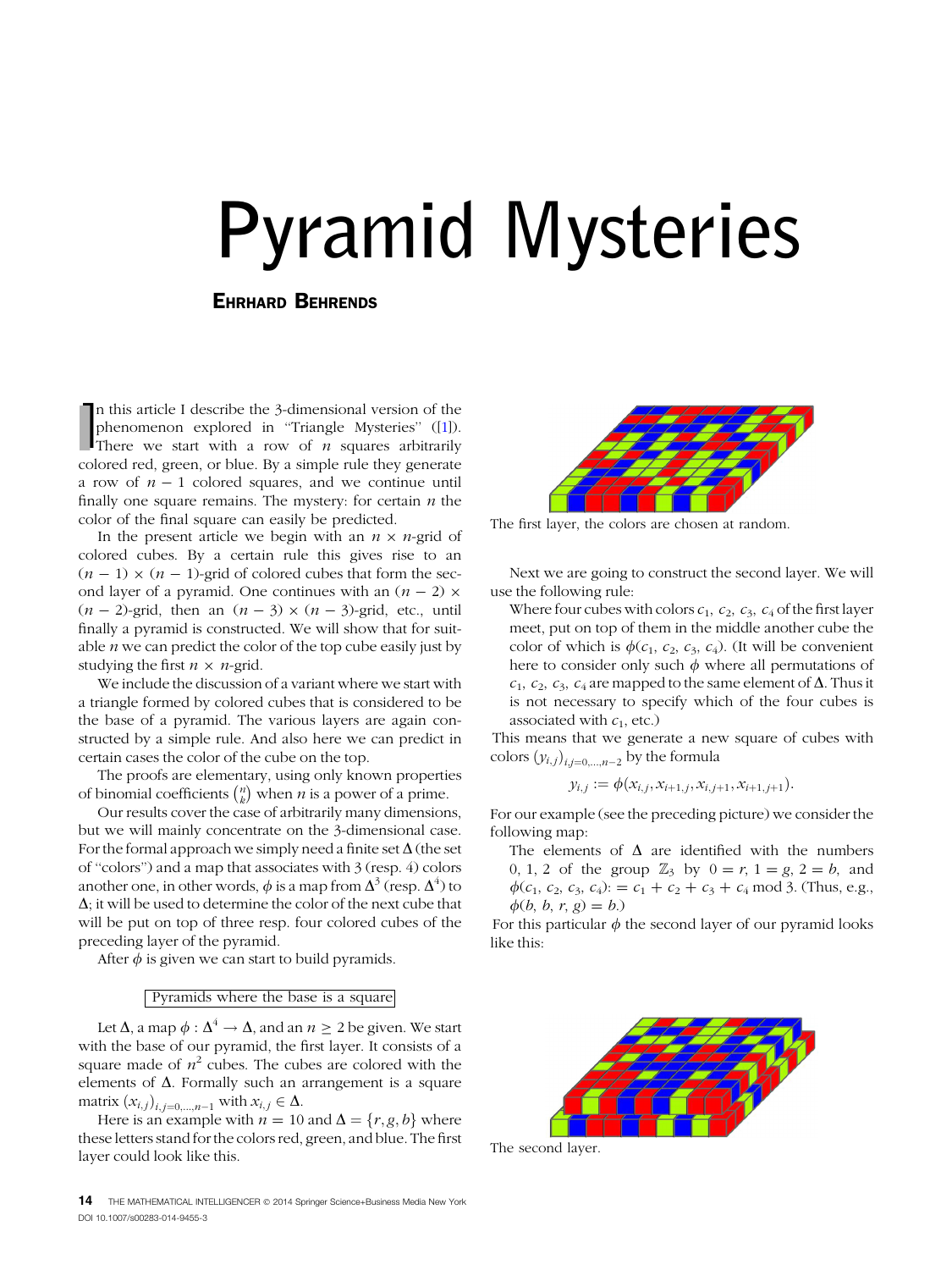To continue, we repeat the process. We construct smaller and smaller square layers of cubes until finally we arrive at the single top cube.

Now the question becomes: Is it possible to predict in a simple way the color of this top cube just by checking the colors of the first layer?

In the picture below we see on the right the final pyramid. The cube on the last layer is red: is it possible to know this in advance?

The layers of the pyramid with triangular base in the case  $n = 4$ 



One, two, and ten layers (from left to right).

Motivated by our investigations in [[1\]](#page-5-0) we will call an integer *n*  $\phi$ -simple if the top color *c* is always just the  $\phi$ -value of the corner cubes of the ground layer, i.e., if  $c = \phi(x_{0,0},$  $x_{n-1,0}, x_{0,n-1}, x_{n-1,n-1}$  holds. Thus, trivially,  $n = 2$  is always  $\phi$ -simple.

We will show below that  $n = 10$  is  $\phi$ -simple for the  $\phi$ defined above so that – since  $\phi(b, g, r, r) = r - it$  is no surprise that red is the top color.

### Pyramids where the base is a triangle

This time we start with  $\Delta$ ,  $a \phi : \Delta^3 \rightarrow \Delta$ , and an  $n \geq 2$ . First we choose any triangular base of our pyramid, the first layer. It consists of a triangle made of cubes: 1 in the row 0, then 2 in row 1, etc., until finally there is a row of  $n$  cubes. The cubes are colored with the elements of  $\Delta$ , i.e., we are given a triangular matrix  $(x_{i,j})_{0 \leq j \leq i \leq n-1}$  with  $x_{i,j} \in \Delta$ .  $(x_{i,j}$  is the color of cube *j* in the row  $i$ .)

As before, we work with  $\Delta = \{r, g, b\}$ , and in the example we are going to discuss we have  $n = 4$ . The first layer was generated with the help of a random generator; it can be seen on the left-hand side in the next picture. We continue in a similar way as in the case of pyramids with a square base:

Where three cubes with colors  $c_1$ ,  $c_2$ ,  $c_3$  of the first layer meet put on top of them another cube the color of which is  $\phi(c_1, c_2, c_3)$ .

This means that we generate a new triangle of cubes with colors  $(y_{i,j})_{0 \leq j \leq i \leq n-2}$  by the formula  $y_{i,j}$ :  $= \phi(x_{i,j}, x_{i+1,j})$  $x_{i+1,j+1}$ ).

In our example we identify  $\Delta$  with  $\mathbb{Z}_3$  and define  $\phi$ by  $\phi(c_1, c_2, c_3): = c_1 + c_2 + c_3 \mod 3$  (so that, e.g.,  $\phi(b, b, r) = g.$ 

We continue to construct smaller and smaller layers until finally there is only one cube on the top. The four layers of the pyramid of our example can be seen here:

As for pyramids with a square base, we are interested in situations where the top color can directly be determined from the corner colors of the base. More specifically we will call the number  $n \phi$ -simple if for arbitrary choices of  $(x_{i,j})_{0 \leq j \leq i \leq n-1}$  the top color c is given by the formula  $c = \phi(x_{0,0}, x_{n-1,0}, x_{n-1,n-1})$ . We will prove that 4 is  $\phi$ -simple for our  $\phi$ , so that we can predict immediately in our example that the top color must be red.

Our main results concerning  $\phi$ -simple *n* can be found in the next two sections. In the last section we discuss some generalizations.

### Pyramids Where the Base Is a Square

Let us now set the stage for our theoretical development. From now on we will assume that

- $\Delta$  is a nontrivial finite abelian group with respect to the operation  $+$ ".
- The mapping  $\phi : \Delta^4 \to \Delta$  is defined by  $(c_1, c_2, c_3, c_4)$  $\mapsto c_1 + c_2 + c_3 + c_4.$

In the above example we worked with  $(\mathbb{Z}_3, +)$  as the group  $\Delta$ .

To prepare what follows we introduce some notation. Here  $m, n \geq 2$  denote arbitrary integers.

## The mappings  $\Phi$ ,

$$
\Phi_m : \Delta^{m^2} \to \Delta^{(m-1)^2}
$$
 is the map that defines the next layer:  
we have 
$$
\Phi_m\left((x_{i,j})_{i,j=0,\dots,m-1}\right) := (y_{i,j})_{i,j=0,\dots,m-2}
$$
, where  

$$
y_{i,j} := \phi(x_{i,j}, x_{i+1,j}, x_{i,j+1}, x_{i+1,j+1}).
$$

With this definition the top color  $c$  when starting with  $(x_{i,j})_{i,j=0,...,n-1}$  is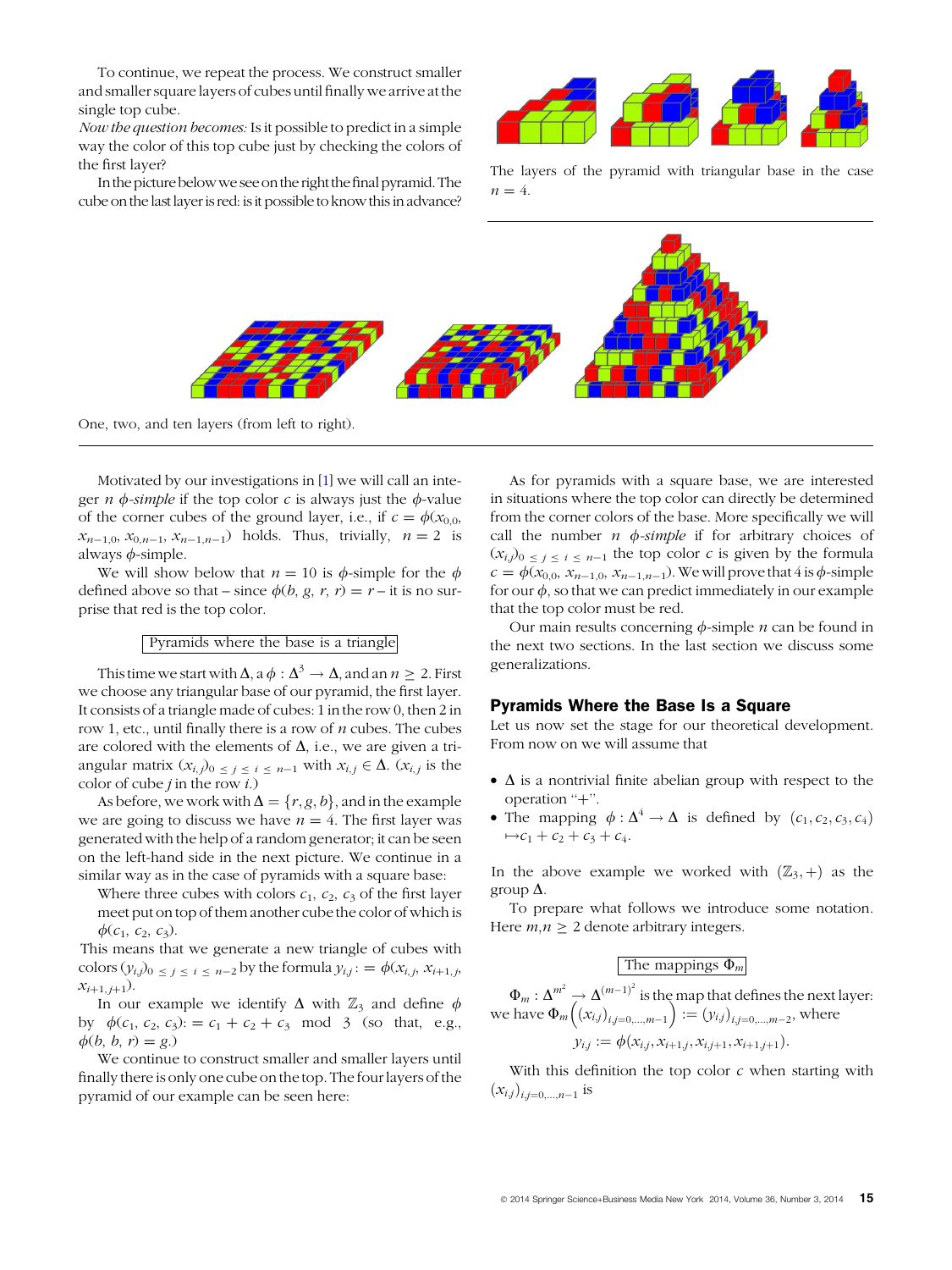$$
c = \Psi_n \Big( (x_{i,j})_{i,j=0,...,n-1} \Big) := \Phi_2 \circ \cdots \circ \Phi_{n-1} \circ \Phi_n \Big( (x_{i,j})_{i,j=0,...,n-1} \Big).
$$

(In other words,  $\Psi_n$  maps the pattern in the first layer to the top color.)

The  $\sigma_{k,l;x}^m$ 

For  $x \in \Delta$  and  $k, l = 0, ..., m - 1$ , we denote by  $S_{k,l;x}^m$  that element  $(x_{i,j}) \in \Delta^{m^2}$  where  $x_{k,l} = x$  and the other  $x_{i,j}$  are zero.  $\sigma^m_{k,l;x} \in \Delta$  is defined to be the top color when we work with  $\phi$ , i.e.,  $\sigma_{k,l;x}^{m} = \Psi_m(S_{k,l;x}^{m}).$ 

It will be clear soon why it is convenient to extend this definition: we put  $\sigma_{k,l;x}^m := 0$  for  $(k,l) \in \{-1,m\} \times$  $\{-1, ..., m\}$  and  $(k, l) \in \{-1, ..., m\} \times \{-1, m\}$ . (These indices extend the  $\{0, \ldots, m-1\}^2$ -pattern to a  $\{-1, \ldots, m\}^2$ pattern, and the  $\sigma$  for the new indices are zero.) The  $\sigma_{k,l;x}^n$  can be explicitly determined:

**LEMMA 1** For  $k, l = 0, ..., n-1$  we have  $\sigma_{k,l;x}^n = \binom{n-1}{k}$  $\binom{n-1}{k}$ .  $\frac{n-1}{l}$  $\frac{m}{\binom{n-1}{l}}x$ .

**PROOF** The proof is by induction on *n*. In the case  $n = 2$  we have  $\sigma_{k,l;x}^2 = \phi(x,0,0,0) = x = \begin{pmatrix} 1 \\ k \end{pmatrix}$  $\binom{1}{k} \cdot \binom{1}{l}$  ${1 \choose l}$  x for  $k, l \in \{0, 1\}.$ Now suppose that the lemma is proved for some number  $n - 1$  with  $n \geq 3$ . Let us analyze the first step in the calculation of  $\sigma_{k,l,x}^n$ : we pass from the first layer  $S_{k,l,x}^n$  to  $\Phi_n(S_{k,l,x}^n)$ . This is an  $(n - 1) \times (n - 1)$ -matrix with the entry x at one, two, or four positions (the other entries are zero). For example, if  $0 \lt k$ ,  $l \lt n - 1$ , then the x are at the four positions  $(k, l), (k - 1, l - 1), (k - 1, l),$  and  $(k, l - 1)$ . Because  $\Phi_{n-1}$  is a homomorphism (from  $\Delta^{(n-1)^2}$  to  $\Delta$ ), we arrive at the equation

$$
\sigma^n_{k,l;x} = \sigma^{n-1}_{k,l;x} + \sigma^{n-1}_{k-1,l;x} + \sigma^{n-1}_{k,l-1;x} + \sigma^{n-1}_{k-1,l-1;x}.
$$

We note that we can use the same formula if we adopt the extended definition of the  $\sigma_{k,l;x}^n$ : e.g.,  $\sigma_{0,0;x}^n = \sigma_{0,0;x}^{n-1}$  and this is covered by the formula since  $\sigma_{-1,0;x}^n = \sigma_{0,-1;x}^n =$  $\sigma_{-1,-1;x}^n = 0$ . By the induction hypothesis we know that the  $\sigma$ on the right-hand side can be expressed by binomial coefficients so that

$$
\sigma_{k,l;x}^n = \left(\sum_{k'=k-1,k;\;l'=l-1,l} {n-2 \choose k'} {n-2 \choose l'} \right) x.
$$

But this sum coincides with  $\binom{n-1}{k}$  $\binom{n-1}{k}\binom{n-1}{l}$  $\binom{n-1}{l}x$ , as can easily be deduced from the identity  $\binom{n-2}{m-1}$  $\binom{n-2}{m-1} + \binom{n-2}{m}$  $\begin{pmatrix} n-2 \\ m \end{pmatrix} = \begin{pmatrix} n-1 \\ m \end{pmatrix}$  $\left(\begin{matrix}n-1\\m\end{matrix}\right).$ 

We now are going to show that the  $\phi$ -simple integers can be characterized:

**PROPOSITION 2** Suppose that  $(\Delta, +)$  is isomorphic to  $(\mathbb{Z}_p, +)^d$  for a prime p and an integer d. Then a number n is  $\phi$ simple iff there is an  $s \in \mathbb{N}$  such that  $n = p<sup>s</sup> + 1$ .

**PROOF** The key tool will be – as in  $[1]$  $[1]$  $[1]$ –Balak Ram's result [\[4\]](#page-5-0) on binomial coefficients:

- Let  $p$  be a prime and  $m$  an integer. Then all  $\binom{m}{l}$  $\binom{m}{l}$  for  $l =$ 1, ...,  $m-1$  are divisible by p iff there is an s such  $m = p<sup>s</sup>$ .
- Let *m*, *r* be integers such that  $m > r > 1$ . If *r* divides all  $\binom{m}{l}$  $\frac{P}{m}$ for  $l = 1, ..., m - 1$  then r is a prime and – by the first part – m is of the form  $r^s$ .

A proof can be found in [\[1\]](#page-5-0) and [\[4](#page-5-0)], and for a far-reaching generalization we refer the reader to [\[3\]](#page-5-0).

Now let *n* be given. We observe that  $\Psi_n : \Delta^{n^2} \to \Delta$  is a group homomorphism when we consider  $\Delta^{n^2}$  as a product group. This has the following consequence:

$$
\Psi_n\left((x_{i,j})_{i,j}\right) = \Psi_n\left(\sum_{i,j} S_{i,j;x_{i,j}}^n\right)
$$
  
= 
$$
\sum_{i,j} \Psi_n\left(S_{i,j;x_{i,j}}^n\right)
$$
  
= 
$$
\sum_{i,j} \sigma_{i,j,x_{i,j}}^n
$$
  
= 
$$
\sum_{i,j} {n-1 \choose i} {n-1 \choose j} x_{i,j}.
$$

By definition, an  $n$  is  $\phi$ -simple iff the preceding sum always coincides with  $\phi(x_{0,0}, x_{n-1,0}, x_{0,n-1}, x_{n-1,n-1})$  $= x_{0,0} + x_{n-1,0} + x_{0,n-1} + x_{n-1,n-1}$ , i.e., if  $\sum_{(i,j)\notin A} {n-1 \choose i}$  $\binom{n-1}{i}$ .  $\left(\begin{array}{c} n-1 \\ j\end{array}\right)x_{i,j} = 0$ , where A denotes the set consisting of the four elements  $(0, 0)$ ,  $(n - 1, 0)$ ,  $(0, n - 1)$ ,  $(n - 1, n - 1)$ . And this is obviously true iff  $\binom{n-1}{i}$  $\binom{n-1}{i}\binom{n-1}{j}x = 0$  for all x and for all *i*, *j* with  $(i, j) \notin A$ .

Suppose that *n* is of the form  $p^s + 1$ . Then, by the first part of Ram's result, p divides all  $\binom{n-1}{l}$  $\binom{n-1}{l}$  for  $l = 1, ..., n-2$ , and consequently all  $\binom{n-1}{i}$  $\binom{n-1}{i}\binom{n-1}{j}$  with  $(i,j) \notin A$  are divisible by p. But  $px = 0$  for all x since  $(\Delta, +)$  is isomorphic with  $(\mathbb{Z}^p, +)^d$ . This shows that numbers of the form  $p^s + 1$  are  $\phi$ -simple.

Suppose now that *n* is *not* of the form  $p^s + 1$ . By Ram's result we find a  $k \in \{1, ..., n-2\}$  such that  $\binom{n-1}{k}$  $\binom{n-1}{b}$  is not divisible by p so that  $\alpha := \binom{n-1}{k}$  $\binom{n-1}{k} \neq 0$  in  $\mathbb{Z}_p$ . Let x be any nonzero element in  $(\mathbb{Z}_p)^d$ . Then

$$
\phi(0,0,0,0) = 0
$$
  
\n
$$
\neq \alpha^2 x
$$
  
\n
$$
= \Psi_n(S_{k,k;x}^n).
$$

Hence *n* is not  $\phi$ -simple.

Now we understand why our examples in the first section worked with  $n = 4$  and  $n = 10$ : the "good" *n* here are the integers of the form  $3<sup>s</sup> + 1$ .

For another example, we work with  $\Delta = (\mathbb{Z}_2, +)$  (0 is "red" and 1 is "green"). Note that in this case the  $\phi$ -simple *n* are the integers of the form  $2<sup>s</sup> + 1$ , and therefore it is no surprise that the top color is red after we have seen the base: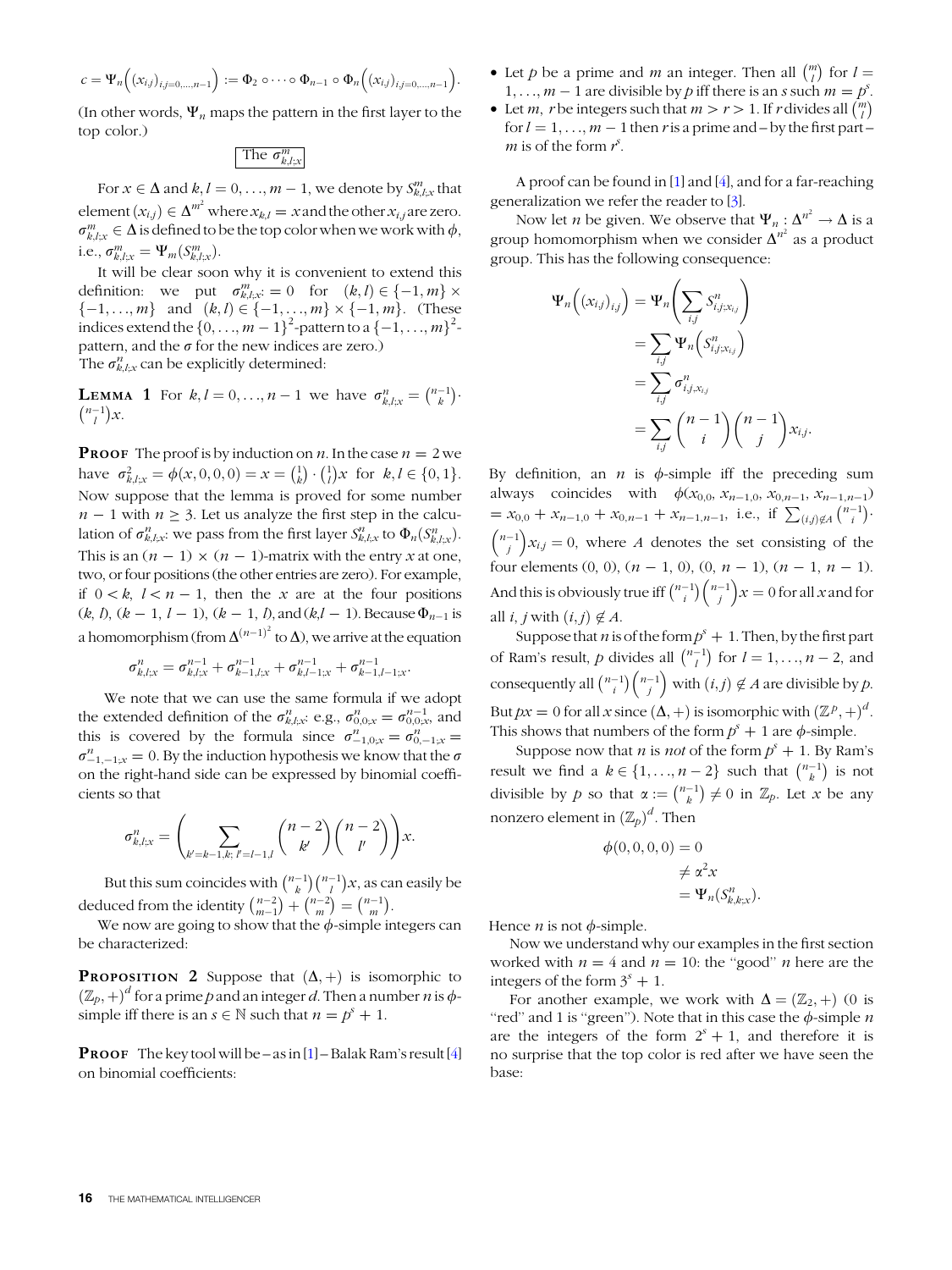

A pyramid where  $n = 3$  with  $\Delta = \mathbb{Z}_3$  and  $\phi$ .

In this case it is simple to translate the definition of  $\phi$ without using the arithmetic in  $\mathbb{Z}_2$ : find  $c = \phi(c_1, c_2, c_3, c_4)$ such that the total number of green balls among  $c, c_1, c_2, c_3, c_4$  is even.

Suppose that  $n$  is not  $\phi$ -simple in the preceding case. Then it might happen that  $\Psi_n((x_{i,j})) \neq \phi(x_{0,0}, x_{n-1,0}, x_{0,n-1}, x_{n-1,0})$  $n-1$ ). How often will this be the case? The answer can be found in

**PROPOSITION 3** Let  $(\Delta, +)$  be again isomorphic to  $(\mathbb{Z}_p, +)^d$ for a prime p. Suppose that n is not  $\phi$ -simple. If  $N = p^d$  denotes the cardinality of  $\Delta$ , then the following is true: the cardinality of the  $(x_{i,j}) \in \Delta^{n^2}$  where  $\Psi_n((x_{i,j})) = \phi(x_{0,0}, x_{n-1,0}, x_{0,n-1}, x_{n-1,n-1})$ holds divided by the cardinality of  $\Delta^{n^2}$  is precisely 1/N. To state it otherwise: if we want to ''predict'' the top color by giving the guess  $\phi(x_{0,0}, x_{n-1,0}, x_{0,n-1}, x_{n-1,n-1})$  we have a chance of 1/N of being correct.

**PROOF** Let *n* be an integer and  $(x_{i,j})_{i,j} \in \Delta^{n^2}$  be arbitrary. The prediction that the top color is  $\dot{\phi}(x_{0,0}, x_{n-1,0}, x_{0,n-1},$  $x_{n-1,n-1})$  will be correct iff

$$
\sum_{i,j,(i,j)\notin A} \binom{n-1}{i} \binom{n-1}{j} x_{i,j} = 0.
$$

(The set A of indices is as in the proof of proposition 2.) We observe that the map  $\Psi : (x_{i,j}) \mapsto \sum_{i,j,(i,j) \notin A}$  $n-1$ i  $\binom{n-1}{n-1}$ j  $\left( n-1\right)$  $x_{i,j}$  is a group homomorphism (from  $\Delta^{n^2}$ to  $\Delta$ ), and since *n* is not  $\phi$ -simple it is not the trivial homomorphism. It follows that there must be a pair  $(k, l) \notin A$ and an  $x \in \Delta$  such that  $\begin{pmatrix} n-1 \\ i \end{pmatrix}$ i  $\binom{n-1}{n-1}$ j  $\left( \begin{array}{cc} 1 & 1 \end{array} \right)$  $x \neq 0$ . This implies that  $r := \left(\begin{array}{c} n-1 \\ i \end{array}\right)$ i  $\binom{n-1}{i}$ .  $\binom{n-1}{i}$ j  $\chi$   $\chi$   $\chi$  $\text{mod} \, p \neq 0$ , and since  $\mathbb{Z}_p$  is a field, we may select  $r' \in \mathbb{Z}_p$  with  $rr' = 1p$ . It is now easy to show that  $(x_{i,j}) \mapsto \sum_{i,j,(i,j)\notin A} \binom{n-1}{i}$ i  $\binom{n}{n-1}$   $\binom{n-1}{n-1}$ j  $\frac{1}{\sqrt{n}}$  1)  $x_{i,j}$  from  $\Delta^{n^2}$  to  $\Delta$  is onto: a given  $y\in \Delta$  has  $S^n_{k,l;r'y}$  as a preimage. From this we may conclude that the number of elements in the kernel of  $\Psi$  is  $N^{n^2-4}/N$ , and because there are  $N^4$  possible

choices for the  $x_{i,j}$  with  $(i,j) \in A$ , the proposition is proved. Only the groups considered in the preceding propositions admit  $\phi$ -simple integers:

**PROPOSITION 4** Suppose that  $(\Delta, +)$  is not isomorphic to any of the groups of the preceding proposition. Then there are no  $\phi$ -simple  $n > 2$ .

**PROOF**  $(\Delta, +)$  is a finite commutative group so that it is a product of cyclic groups  $\mathbb{Z}_{r_i}$  where the  $r_i$  are prime powers.

Case 1: There is a factor  $\mathbb{Z}_{p^s}$  with  $s>1$ . A  $\phi$ -simple n w.r.t.  $\Delta$ would also be  $\phi$ -simple w.r.t. the subgroup  $\mathbb{Z}_{p^s}$ , i.e.,  $\binom{n-1}{i}$ <br>would be divisible by  $p^s$  for  $i = 1, \ldots, n-2$ . But there are no  $\frac{n \cdot n}{n-1}$ would be divisible by  $p^s$  for  $i = 1, ..., n - 2$ . But there are no such  $n>2$ .

Case 2:  $(\Delta, +)$  is a product of at least two subgroups of the form  $(\mathbb{Z}_{p_2})^{r_a}$  with different primes  $p_\alpha$ . Suppose that a  $\phi$ -simple<br>integer  $n > 2$  exists. We conclude from the second part of integer  $n > 2$  exists. We conclude from the second part of Ram's result that *n* can be written as  $p_{\alpha}^{s_x} + 1$  for every  $\alpha$ and suitable  $s_{\alpha}$ . But this is surely not possible for more than one  $p_{\alpha}$ .

# Pyramids Where the Base Is a Triangle

All the results of the preceding paragraph have an analogue. The modifications are the following:

- For the finite abelian group  $(\Delta, +)$  with at least two elements, we consider the mapping  $\phi : \Delta^3 \to \Delta$  defined by  $(c_1, c_2, c_3) \rightarrow c_1 + c_2 + c_3.$
- A triangular pattern (the layers of the pyramid) of elements of  $\Delta$  needs  $m + (m - 1) + \cdots + 1 = m(m + 1)/2 =: \delta(m)$ entries. Thus a typical pattern is given by  $(x_{i,j})_{0 \leq j \leq i \leq m-1}$ , this describes a triangle where the last row has  $m$ elements. Consequently the passage to the next layer is described by a map  $\Phi_m : \Delta^{\delta(m)} \to \Delta^{\delta(m-1)}$ ; it is defined by  $\Phi_m((x_{i,j})_{0 \le j \le i \le m-1}) = (y_{i,j})_{0 \le j \le i \le m-2}$ , where  $y_{i,j} =$  $\phi(x_{i,j}, x_{i+1,j}, x_{i+1,j+1}).$
- $\bullet \Psi_n$ , the map that assigns the top color to the pattern of the ground layer, is again defined as

$$
\Phi_2 \circ \cdots \circ \Phi_n : \Delta^{\delta(n)} \to \Delta.
$$

The number  $n$  will be called  $\phi$ -simple if always  $\Psi_n((x_{i,j})_{0\leq j\leq i\leq n-1}) = \phi(x_{0,0}, x_{n-1,0}, x_{n-1,n-1})$  holds.

• For  $0 \le l \le k \le m - 1$ , the pattern  $\tilde{S}_{k,l;x}^m \in \Delta^{\delta(m)}$  is defined to have x at the position  $(k, l)$  and all other entries to be zero.  $\tilde{\sigma}_{k,l;x}^m$  denotes the element  $\Psi_m(\tilde{S}_{k,l;x}^m) \in \Delta.$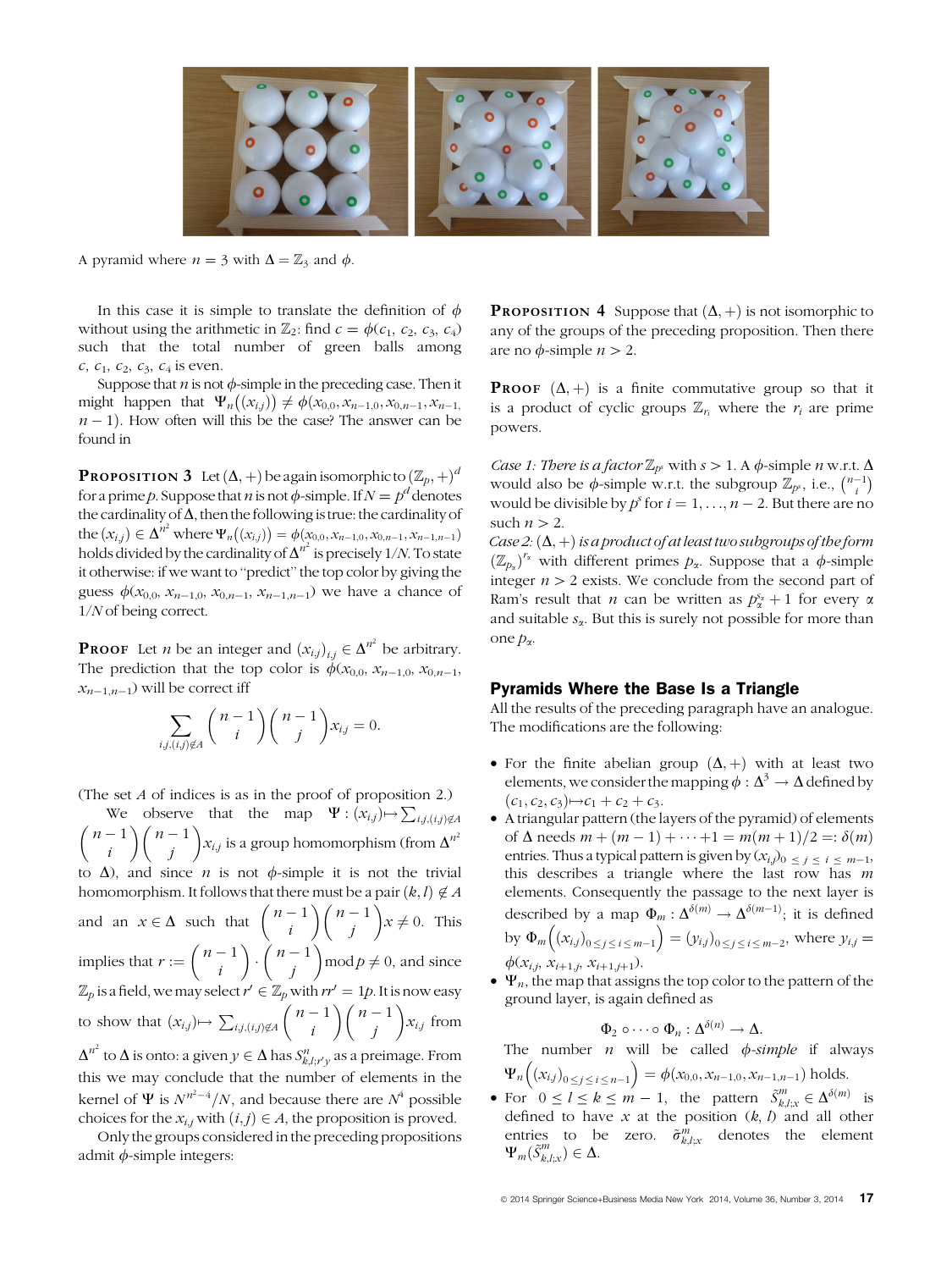• It will then be crucial that  $\tilde{\sigma}^m_{k,l;x} = \binom{m-1}{k}$  $\binom{m-1}{k}\binom{k}{l}$  $\binom{k}{l}$ x for all k, l. This is again proved by induction, using simple properties of binomial coefficients.

With these preparations at hand we can prove the following results for pyramids with a triangular base similarly as in the previous section:

**PROPOSITION 5** Suppose that  $(\Delta, +)$  is isomorphic to  $(\mathbb{Z}_p, +)^d$  for a prime p and an integer d. Then a number n is  $\phi$ simple iff there is an  $s \in \mathbb{N}$  such that  $n = p<sup>s</sup> + 1$ .

In the next picture we illustrate this proposition by a pyramid built with balls: note that  $4$  is  $\phi$ -simple in this example. The colors  $r$ ,  $g$ ,  $b$  correspond to 0, 1, 2 as above.

$$
i_1, \ldots, i_{D-1} = 0, \ldots, n-1
$$
 to  $(y_{i_1, i_2, \ldots, i_{D-1}})_{i_1, \ldots, i_{D-1} = 0, \ldots, n-2}$ , where

$$
y_{i_1,i_2,...,i_{D-1}} := \phi_{D'}\Big((x_{i_1+j_1,i_2+j_2,...,i_{D-1}+j_{D-1}})_{j_1,...,j_{D-1}\in\{0,1\}}\Big).
$$

In this way we continue, after  $n$  steps we arrive at the top layer that consists of only one hypercube. If its color is always

$$
\phi_{D'}( (x_{i_1,i_2,...,x_{D-1}})_{i_1,...,i_{D-1} \in \{0,n-1\}})
$$
 then we will call *n* a  $\phi_{D'}$ 

simple integer : the "top" color can be predicted easily from the corner colors of the first layer.

It can be shown with similar techniques as in the preceding sections that the  $\phi_{D}$ -simple *n* are precisely the  $p^{s} + 1$  if  $(\Delta, +)$  is a power of  $\mathbb{Z}_{p}$  and that there are no such  $n>2$  for other  $\Delta$ .



A pyramid: triangular base,  $n = 4, \Delta = \mathbb{Z}_3$ .

**PROPOSITION 6** Let  $(\Delta, +)$  be again isomorphic to  $(\mathbb{Z}, +)^d$ for a prime p. Suppose that n is not  $\phi$ -simple. If  $N = p^d$ denotes the cardinality of  $\Delta$ , then the following is true: the cardinality of the  $(x_{i,j}) \in \Delta^{\delta(n)}$  where  $\Psi_n((x_{i,j})) =$  $\phi(x_{0,0}, x_{n-1,0}, x_{n-1,n-1})$  holds divided by the cardinality of  $\Delta^{\delta(n)}$  is precisely 1/N.

**PROPOSITION 7** Suppose that  $(\Delta, +)$  is not isomorphic to any of the groups of the preceding proposition. Then there are no  $\phi$ -simple  $n > 2$ .

# Magic in Hyperspace and More General  $\phi$

In the first part of this section we note that we can naturally generalize our theory to arbitrarily many dimensions D: magicians in hyperspace can present the same tricks! The preceding results of the present article and the results of [\[1\]](#page-5-0) correspond to  $D = 3$  and  $D = 2$ , respectively.

# Hyperpyramids where the base is a hypersquare

Let us fix an integer D, an  $n \in \mathbb{N}$ , and a nontrivial finite abelian group  $(\Delta, +)$ . We define, with  $D' := 2^{D-1}$ , a mapping  $\phi_{D'} : \Delta^{D'} \to \Delta \text{ by } (c_i)_{i \in D'} \mapsto \sum_i c_i.$ 

We are going to construct a hyperpyramid consisting of colored hypercubes. The "ground layer" is made from  $n^{D'}$ hypercubes, their colors are given by  $(x_{i_1,i_2,\dots,i_{D-1}}) \in \Delta^{n^{D-1}}$ ,  $i_1, \ldots, i_{D-1} = 0, \ldots, n-1$ . Wherever D' hypercubes meet we put ''on top of them'' another hypercube with color determined by  $\phi_{D'}$ . More formally: we map the pattern  $(x_{i_1,i_2,\dots,i_{D-1}})$ 

The key result here is the fact that the final color is

$$
\binom{n-1}{i_1}\binom{n-1}{i_2}\cdots\binom{n-1}{i_{D-1}}x
$$

if the ground layer has color x at the position  $(i_1, \ldots, i_{D-1})$ and color zero at the other places.

### Hyperpyramids where the base is hypertriangular

A hypertriangular array of size n is a family

$$
(x_{i_1,...,i_{D-1}})_{0 \leq i_{D-1} \leq i_{D-2} \leq ... \leq i_2 \leq i_1 \leq n-1}
$$

where the x are in  $\Delta$ . We map such an array to one of size  $n - 1$ by using a rule that generalizes the rule for 3-dimensional pyramids with a triangular base, and after  $n - 1$  steps we arrive at the "top" of a D-dimensional hyperpyramid with base colors  $(x_{i_1,\dots,i_{D-1}})$ . Again we are able to identify those  $n$  where we can predict the top color in a simple way: as before, precisely the  $p^{s} + 1$  have this property in the case  $\Delta = (\mathbb{Z}_p, +)^d$ . The crucial lemma is the assertion that the top color is

$$
\binom{n-1}{i_1}\binom{i_1}{i_2}\cdots\binom{i_{D-2}}{i_{D-1}}x
$$

if the first layer has x at the position  $(i_1, \ldots, i_{D-1})$  and the other entries are zero.

# More general  $\phi$

So far we have assumed that  $\phi$  is given by the sum of the input colors. This approach has the advantage that the definition